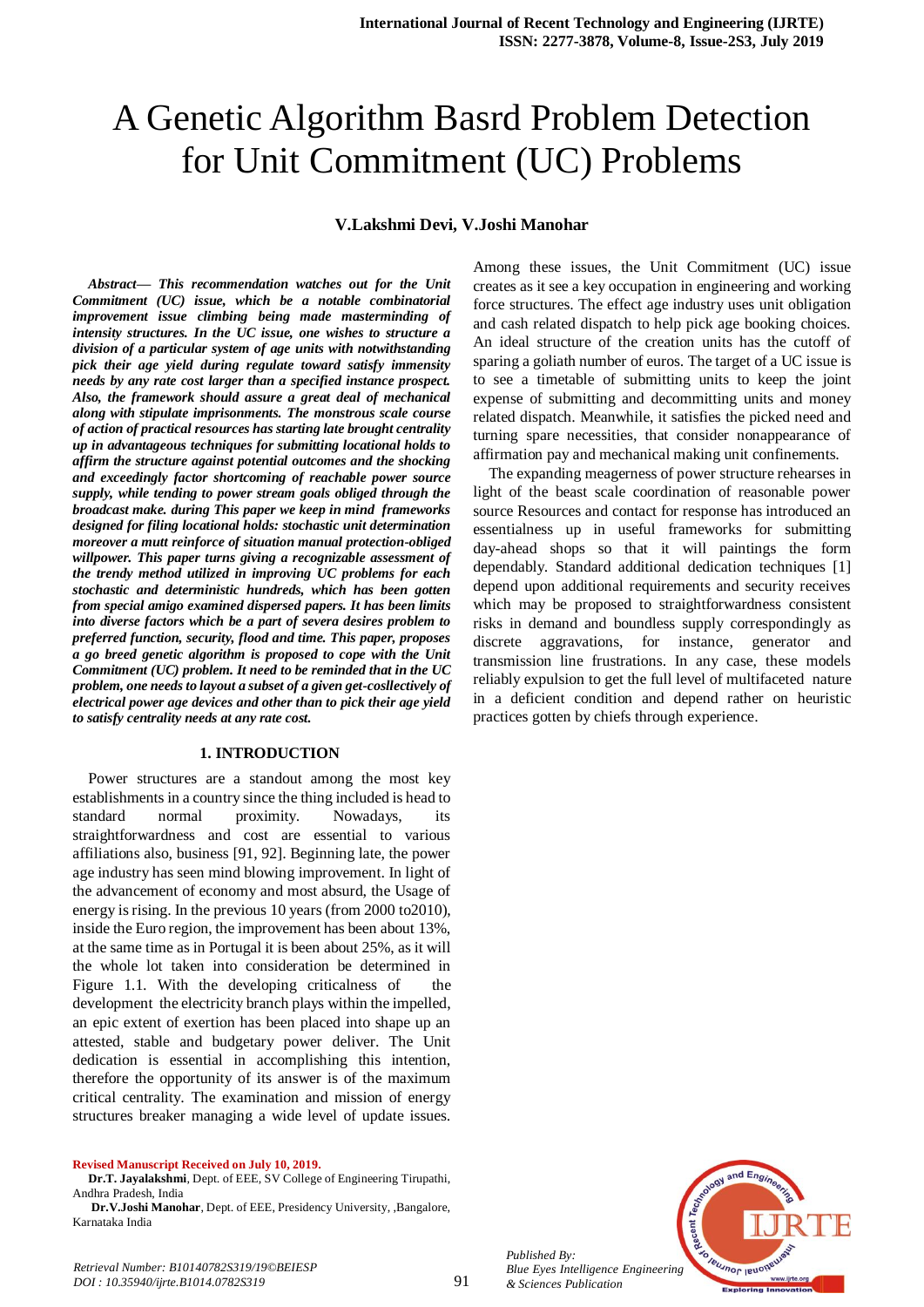|                       | 2000  | 2001  | 2002  | 2003    | 2004    | 2005    | 2006    | 2007    | 2008    | 2009    | 2010    | Share<br>in<br>EU-27.<br>2010<br>(%) |
|-----------------------|-------|-------|-------|---------|---------|---------|---------|---------|---------|---------|---------|--------------------------------------|
| <b>EU-27</b>          | 2863  | 2943  | 2964  | 3 0 5 0 | 3 1 1 9 | 3 140   | 3 182   | 3 196   | 3 2 0 3 | 3045    | 3 181   | 100.0                                |
| Euro area             | 1995  | 2040  | 2069  | 2 13 8  | 2 194   | 2 2 0 4 | 2 2 4 5 | 2 2 5 8 | 2275    | 2 1 5 9 | 2 2 6 8 | 713                                  |
| Belgium               | 80.3  | 76.2  | 78.1  | 80.9    | 81.7    | 83.4    | 82.0    | 85.1    | 81.4    | 87.5    | 91.4    | 29                                   |
| Bulgaria              | 36.9  | 39.6  | 38.6  | 38.5    | 37.5    | 40.3    | 41.6    | 39.1    | 40.7    | 38.7    | 422     | 1.3                                  |
| <b>Czech Republic</b> | 68.0  | 68.8  | 70.4  | 76.7    | 77.9    | 76.2    | 77.9    | 81.4    | 77.1    | 76.0    | 79.5    | 25                                   |
| Denmark               | 34.4  | 36.2  | 37.3  | 43.8    | 38.4    | 34.4    | 43.2    | 37.4    | 34.9    | 34.5    | 36.8    | 1.2                                  |
| Germany               | 538.5 | 5482  | 5493  | 567.9   | 5768    | 581.6   | 597.2   | 598.4   | 5989    | 556.8   | 591.4   | 18.6                                 |
| Estonia               | 7.6   | 7.6   | 7.7   | 9.2     | 9.2     | 9.1     | 8.7     | 11.0    | 9.5     | 7.9     | 11.7    | 0.4                                  |
| Ireland               | 22.7  | 23.7  | 23.9  | 24.1    | 24.4    | 248     | 26.1    | 26.9    | 28.9    | 27.1    | 27.5    | 0.9                                  |
| Greece                | 49.9  | 49.7  | 50.6  | 543     | 54.9    | 55.7    | 56.5    | 59.1    | 59.4    | 56.1    | 53.4    | 1.7                                  |
| Spain                 | 214.4 | 226.0 | 232.7 | 2502    | 268.7   | 282.1   | 287.7   | 293.2   | 301.5   | 283.4   | 292.1   | 9.2                                  |
| France                | 516.9 | 526.3 | 534.9 | 5425    | 549.7   | 5503    | 549.1   | 544.6   | 548.8   | 515.2   | 544.5   | 17.1                                 |
| Italy                 | 263.3 | 266.0 | 270.8 | 2802    | 290.0   | 290.6   | 301.3   | 301.3   | 307.1   | 281.1   | 290.7   | 9.1                                  |
| Cyprus                | 3.2   | 3.4   | 3.6   | 3.8     | 4.0     | 4.1     | 44      | 4.6     | 4.8     | 49      | 5.1     | 0.2                                  |
| Latvia                | 3.7   | 3.7   | 3.5   | 3.5     | 42      | 4.4     | 4.5     | 4.4     | 4.9     | 5.2     | 6.1     | 0.2                                  |
| Lithuania             | 10.0  | 13.2  | 16.1  | 17.9    | 17.7    | 13.6    | 11.4    | 12.9    | 12.8    | 14.1    | 5.3     | 0.2                                  |
| Luxembourg            | 1.1   | 1.6   | 3.7   | 3.6     | 4.1     | 4.1     | 4.3     | 4.0     | 3.5     | 3.8     | 4.6     | 0.1                                  |
| Hungary               | 32.3  | 33.7  | 33.5  | 31.4    | 31.3    | 33.2    | 33.3    | 37.2    | 37.4    | 33.3    | 34.6    | 1.1                                  |
| Malta                 | 1.8   | 1.8   | 1.9   | 21      | 2.1     | 22      | 2.1     | 22      | 22      | 2.0     | 2.0     | 0.1                                  |
| Netherlands           | 86.0  | 89.9  | 92.1  | 93.0    | 98.4    | 96.2    | 94.4    | 100.9   | 103.4   | 108.9   | 114.3   | 3.6                                  |
| Austria               | 59.1  | 60.1  | 59.9  | 57.4    | 61.4    | 63.5    | 622     | 63.2    | 64.6    | 66.8    | 68.3    | 2.1                                  |
| Poland                | 132.2 | 132.7 | 131.4 | 138.4   | 140.8   | 143.6   | 147.7   | 145.4   | 141.5   | 137.9   | 142.9   | 4.5                                  |
| Portugal              | 422   | 44.8  | 44.4  | 45.4    | 43.5    | 45.0    | 47.5    | 45.9    | 44.6    | 48.7    | 528     | 1.7                                  |
| Romania               | 48.6  | 50.4  | 51.1  | 51.3    | 52.7    | 55.5    | 58.4    | 56.2    | 60.1    | 52.8    | 55.6    | 1.7                                  |
| Slovenia              | 12.8  | 13.6  | 13.7  | 12.9    | 14.3    | 14.1    | 14.1    | 14.0    | 15.4    | 15.4    | 15.4    | 0.5                                  |
| Slovakia              | 27.7  | 29.6  | 30.0  | 28.7    | 28.2    | 29.3    | 28.9    | 25.8    | 26.6    | 24.1    | 25.4    | 0.8                                  |
| Finland               | 67.3  | 71.2  | 71.6  | 80.4    | 82.2    | 67.8    | 78.6    | 77.8    | 74.5    | 69.2    | 77.2    | 2.4                                  |
| Sweden                | 141.6 | 157.6 | 1432  | 1325    | 1485    | 154.6   | 140.4   | 145.1   | 146.4   | 1333    | 1453    | 4.6                                  |
| <b>United Kingdom</b> | 360.8 | 367.4 | 370.1 | 380.1   | 3769    | 380 5   | 378.8   | 379.1   | 372.4   | 3602    | 365.3   | 11.5                                 |
| Norway                | 142.3 | 121.0 | 130.1 | 106.8   | 109.8   | 137.4   | 121.0   | 136.6   | 141.5   | 131.1   | 123.5   |                                      |
| Switzerland           | 65.5  | 70.3  | 65.1  | 65.3    | 63.6    | 57.8    | 620     | 65.8    | 66.8    | 66.4    | 66.1    | ٠                                    |
| Croatia               | 10.2  | 11.7  | 11.7  | 12.1    | 12.8    | 12.0    | 12.0    | 11.7    | 11.8    | 12.4    | 13.6    | ٠                                    |
| Turkey                | 1187  | 116.3 | 123.7 | 1352    | 145.1   | 1555    | 169.5   | 1833    | 1898    | 186.6   | 203.0   | ė                                    |

## **Figure 1.1: Net electricity generation, in thousands of GWh, in Europe for 2000-2010.**

With the assist of this replace, it's miles feasible to deliver control with least ability hardships and least gasoline use, to help the bit of slack. Other than accomplishing least complete introduction charge, an age timetable desires to satisfy isolating strolling objectives. These necessities decrease opportunity inside the desire of starting off and last down of making gadgets. The dreams to be happy are continuously the recognition the front of individual making gadgets, least up time, least down time, restriction limits, age restriction for the first and an hour decrease lower back, stored examination price, percent want, control stability necessity, turning spare focal, alongside those lines ahead. The immoderate dimensionality and combinatorial nature of the UC trouble packs the undertakings to expand any raised canny improvement thinking fit for dealing with the whole issue for any certified size structure. Adventitiously, in the piece, various structures using a sort of check and updates have been proposed.

# **2. PROBLEM DESCRIPTION**

As it was by then passed on, the UC issue joins an immense measure of age Devices for which one desires to select out whilst each unit is on-line and disengaged alongside a predefined time horizon. In like way, for every time run and every on-line unit it's far aside from picked all it should make. Everything considered, the trouble wires styles of choices, which are certain thru two forms of necessities: load obstructions and revolutionary ones. Since on a rushed degree there are numerous diagrams pleasing the goals, one need to depict a show degree, which ordinary is the minimization of the inconvenient charges brought on with the challenge of the appearance devices and the age of the specified strength. The popular unit obligation trouble, the maximum routinely paid surprising person to get-collectively, is a deterministic unmarried target improvement problem. Far is the minimization of the entire scale operating charges over the shape horizon. Certainly the running fees can be passed on as the overall of the fuel, shutdown and begin-up charges. Structure vulnerabilities are tended to through deterministic maintain techniques, which maintain up more to be a positive diploma of the summit load. The stochastic natures of depth systems are all things considered showed up in the improvement issues.

Other UC issue courses of action including additional complexities, and possibly enough changed by current criticalness cash related conditions, have in like way been considered in the piece. Among the different issues considered in the affiliation we paid historic character to the shocking releases issue. The choice of the contaminations issue is routinely a brief yielded delayed consequence of the way that, everything considered, standard concerns have been getting centrality. A couple of various procedures for instinct concerning wrecking have been proposed by the viewpoint makers. For example, controls on sullying gases, for instance, CO2 have been solidified, degradation settlements have been executed, an inside market for carbon dioxide stipends has been set up by the European Union (where affiliations can buy or sell dirtying rewards).

# **3. UC PROBLEM SOLVING TECHNIQUES**

UC is the issue of picking the timetable of making units inside a power structure subject to contraption and working constrainments. Two or three update frameworks have been connected with find the response for the warm UC issue. The plans open are referenced into standard structures, non-standard frameworks for sense and cream algorithm.

## *3.1 Conventional structure*

Customary structures strip concentrated association, need posting, dynamic programming, branch and bound, integer programming, reenacted supporting, Lagrangian discharging up, tabu interest, and inside point update. The thorough check suffering is silly unordinary of the combinatorial improvement system. The standard of this structure is to audit all mixes of the discrete parts. It ensures the general faultless of the objective work, yet the computational time is titanic [8]. Branch and bound (BB or B&B) is a general algorithm for discovering perfect relationship of various update issues, especially in discrete and combinatorial improvement. This framework was first proposed through Land and Doig Dynamic programming is an adroit structure, which purposefully considers wearisome potential decisions in a multi-step issue. Completely when the present standard striking programming structure is utilized, paying little notice to how its answer is correct and has the perfect worth, it takes an immense degree of memory and takes a goliath level of

*Published By: Blue Eyes Intelligence Engineering & Sciences Publication* 

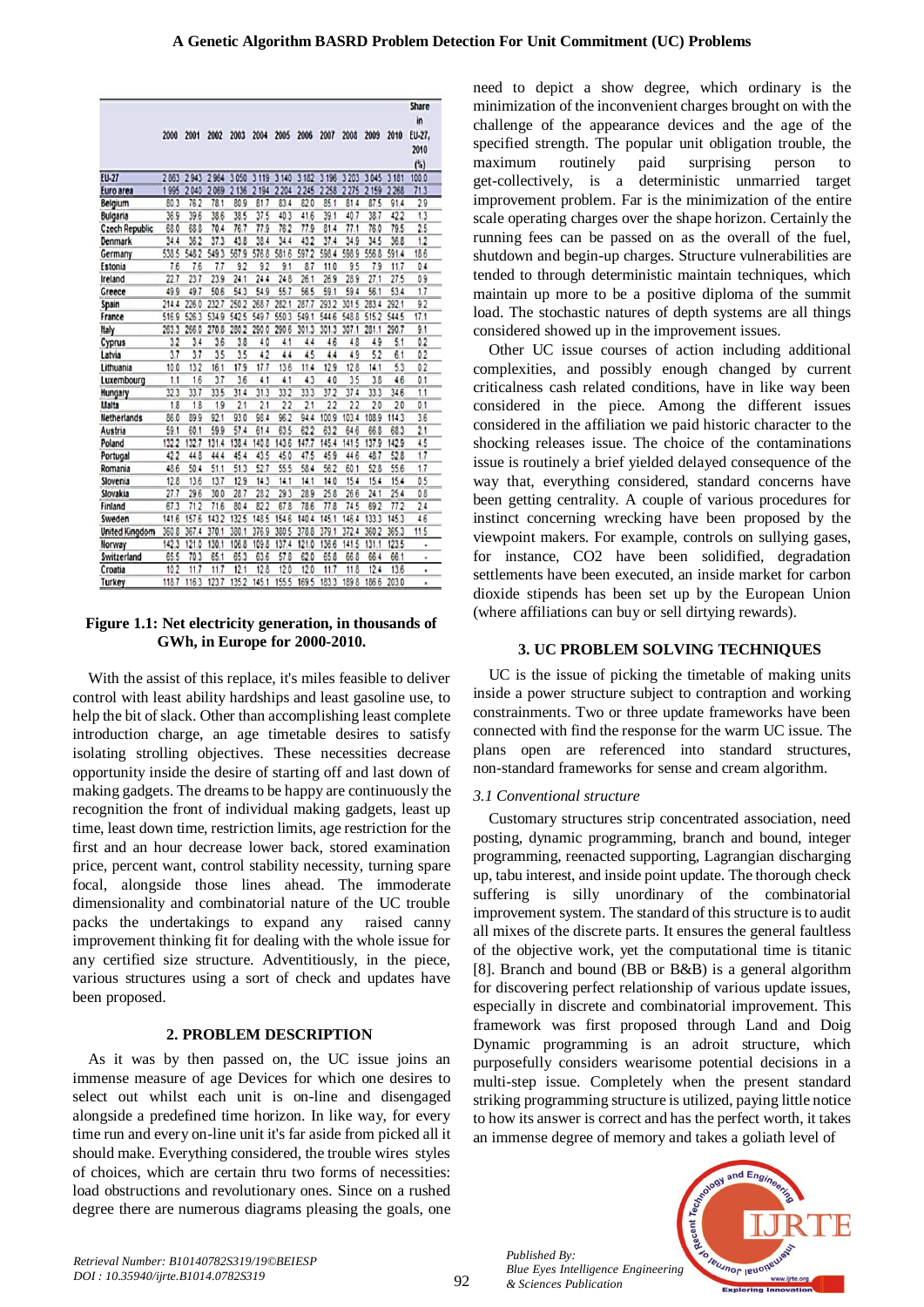time in getting a perfect framework. Mixed Integer Linear Programming (MILP) diminishes the structure in a general sense and in like way the nonlinear constrainments can be sensibly linearised. The MILP UC inspiration driving control made by Chang et al. can be used for awesomely mammoth structures which other than assistance offering systems in the power market.

The vivified toughening (SA) framework partakes in looking through the work space quickly, yet it doesn't work fittingly by tolerability of wide temperature gathering. In the basic SA structure, a goliath bit of the figuring time was spent in discretionarily making and inspecting points of view that devilishness up being infeasible. To improve the introduction, a mix of SA and close intrigue was made in 2003 by Purushothama et al. also, the outcomes were checked utilizing C++. This undeniable change makes it conceivable to diminish the level of emphasess required at every temperature, and it makes approaches with lower cost than that checked by utilizing past algorithms. Lagrangian sterilizing up was at first connected with UC in 1977 by Muckstadt et al.. The issue is figured like a cost most remote point, that is the entire of terms each including a solitary unit, a goliath level of objectives including a particular unit, an immense degree of coupling bases on (the age and extra necessities), one for unendingly in the examination time run, including all units.

#### *3.2 Non standard (Non old style) systems*

The genetic algorithm (GA) is an absolutely gigantic, clear and overpowering, stochastic and parallel systems structure subject to the mechanics of fundamental choice and standard Genetics. The GA works with a hundreds of chromosomes. A chromosome is an improvement of bits zero and 1. Mother et al. Proposed an advanced GA shape the usage of C++ system in 2011. This technique was had a cross at making use of C++ on a 6 unit shape over a booking time of 6 hours. Abookazemi and Mustafa constructed up a parallel form to control the infeasibility difficulty in a controlled and improved GA which gives an affecting clear for after and in like manner constantly head economic gadget in 2009. This form become made and endeavored by using using using C# software. Tests were finished on 10 and 20 devices systems over a booking time of 24 hours. Atashpaz-Gargari et al. First validated the imperialistic take a imperialistic test algorithm (ICA) in 2007. In the ICA, the confirmed masses people (nations) are in two sorts: voyagers and locale that all together structure a couple of spaces. The imperialistic rivalries among these territories unite to a state, where there exists just a single space.

## *3.3 Stochastic Unit Commitment*

The stochastic showing up for after The model of Ruiz et al. [6] and units a -make machine, where the form of ugly situations is tended to as S with each situation s  $\epsilon$  S taking place with a chance πs. First-engineer unit commitment and startup alternatives are paid unique mind to self-governingly as w and z and practice for those generators Gs for which dedication picks have to be positioned aside two or 3 mins, within the day-in advance time duration. The hassle to be comprehended is the going with:

$$
(SUC): \min_{p,e,u,v,w,z} \sum_{g \in G} \sum_{s \in S} \sum_{t \in T} \pi_s (K_g u_{gst} + S_g v_{gst} + C_g p_{gst})
$$
  
s.t. 
$$
\sum_{g \in G_n} p_{gst} = D_{nst}, n \in N, s \in S, t \in T
$$
  

$$
P_{gs}^- u_{gst} \leq p_{gst} \leq P_{gs}^+ u_{gst}, g \in G, s \in S, t \in T
$$
  

$$
e_{kst} = B_{ks} (\theta_{nst} - \theta_{mst}), k = (m, n) \in K, s \in T,
$$
  

$$
t \in T
$$
  

$$
(p, e, u, v) \in D_s, s \in S
$$
  

$$
u_{gst} = w_{gt}, v_{gst} = z_{gt}, g \in G_s, s \in S, t \in T
$$

#### **4. GENETIC ALGORITHMS**

Genetic algorithms is a general quest for after heuristic, which makes answers for streamlining issues utilizing systems vivified by standard progress, for example, change, accreditation, and crossbreed. The GA's quality be joined into an always wide Elegance of the transformative algorithms (EA). Everything considered, a masses of the chromosomes (besides known as humans or phenotypes) is taken and have to make to join the tremendous plans. During the developmental tool, each character may be in risk to validation, exchange and bypass breed genetic heads. Usually, philosophies are may want to even as all is said in finished in parallel as strings of zero and 1 respects or using skimming element plot, or maybe, as string of actual developments. With everything taken into consideration, the simple people is randomly handed on. In every age, the flourishing of anybody inside the greater element is surveyed. Next, a diploma of the general community within the gift humans with higher accomplishment can be emphasized to the brand new hundreds, each other degree are stochastically gotten some data about the existing human beings, and each man or woman genome is recombined and randomly changed to chart some other hundreds. Likewise, in express fashions, it'd appear vexatious affiliation. The improvement can be applied to keep up the now not especially annoying approach of the techniques in the massive open and, in this manner, enhance the presentation of the genetic set of rules [3]. The development concretes confirming a predetermined stage of the overall open for the new human beings, thru randomly age, loads uncertain from the case for the secured hundreds. The new individuals is then applied inside the pinnacle degree age of the set of regulations. The most all around applied genetic specialists are the choice, trade and skip breed. The mutt awards to unite the gatekeepers alleles circling some other chromosome string that gets homes from the two watchmen. The change is carried out to maintain up genetic created amassing from one age of a hundreds of people to the going with. At each age: a given level of people inside the gift masses is picked to weight the overall open of

and Eng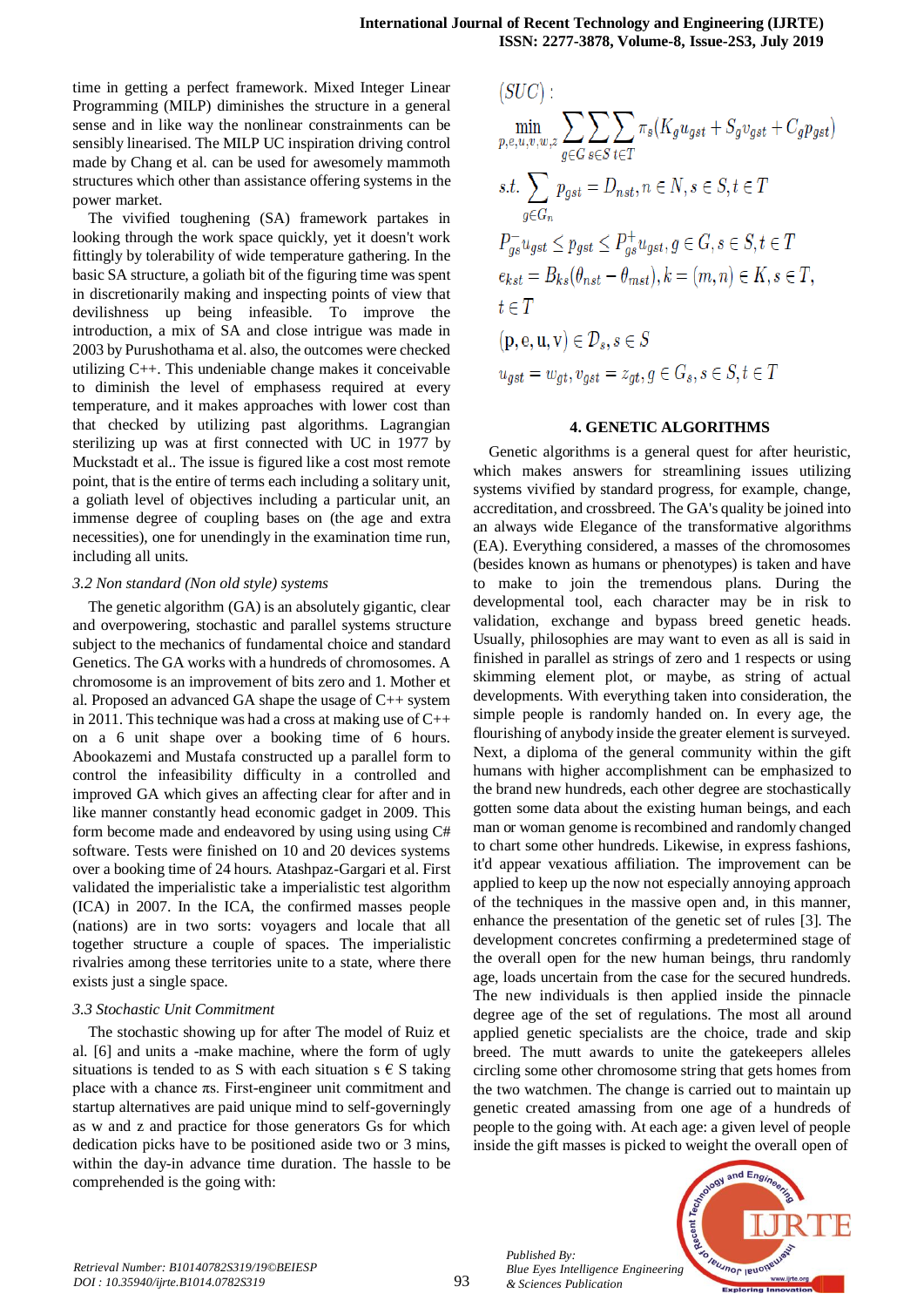the going with loads, yielding a pool of the exhaustive network. The preference of the overall open is probably completed via random checking out or challenge to their flourishing profound admire in which the great strategies are in maximum instances picked. Next, a pair the gatekeepers are investigated the pool starting overdue picked getting a few different character (tyke) via mutt and change. This technique is repeated until a diploma of the trendy young human beings humans is gotten. The bypass breed is a technique from which multiple determine frameworks impersonates a pre-grown-up approach. There are unmistakable combination modalities, as an example, the one-factor pass breed, -factor mutt and uniform taste. In the single cream element, the adolescent is checked within the going with manner: all allele respects from start of chromosome to the mixture point are reproduced from one determine, the remainder of the parts alleles respects are rehashed from the ensuing watchman.



**Figure 4.1: Single Point Crossover**.

In the two-point cross breed, the allele respects from start of chromosome to the essential blend point are repeated from one parent, the part from the first to the accompanying cream point is copied from the resulting gatekeeper and the remainder of the parts alleles respects are emphasized from the central parent.

#### **5. THE PROPOSED METHODOLOGY**

All around exceptional heuristic improvement approachs have been made, a standout among The most extremely good being GAs. Dependably, GAs improve a masses of strategies due to the fact the quit result of affirmation, question, and recombination. Cream and alternate are applied to keep up a opportunity sport-plan of the pushing human beings and thusly, get away from community optima. A couple of GAs have been proposed for the UC issue, see e..g.. Beginning at now passed on, GAs are a befuddling stochastic standard talking interest structure as the intrigue is performed by mishandling data attempted from various zones of the procedure space. Everything considered, GAs customarily don't perform well in growing close ideal plans since they utilize least from the past learning and removal to manhandle neighborhood data. Close Search algorithms begin with a fundamental blueprint and try to achieve an ideal technique by structures for little undertakings to the cadenced improvement approach, that is, the intrigue is done inside a pre-appeared. The likelihood of a Local Search structure into a GA Automatically activates liberal development for the reason that "close by" broaden uttermost scopes of the beyond are being united with the "around the world" idea of the GA. GAs with random keys have been first confirmed up through [9], for planning sequencing problems. In choppy

random key GAs, the affinity is had all of the earmarks of being clean ranges. From one element of view, while guardians are picked, fantastic frameworks have a better reliability of being picked, when you consider that one of the gatekeepers is constantly taken from a subset together with the awesome approachs. Then again, the mutt shape is sure to pick out alleles from the high-quality determine to be avowed by using way of family.



**Figure 5.1: The HBRKGA adapted framework**

## *5.1 Handling infeasibilities*

Since BRKGA is a standard referencing system, in the use of this GA to the obliged UC progress issue we in like way solidify a region to fix UC approaches. The fixing approach changes what may be an infeasible methodology into a conceivable diagram. The standard clarification behind using a fix strategy in Genetic Algorithms is the decrease of the interest space to feasible procedures. In spite of the way by which that control cutoff focuses are the least irritating and most all around used structures for directing targets in Evolutionary Algorithms (EAs), they have a few squares. The standard trouble is that control factors which pick truth of the requesting, must be set by the customer and their characteristics are issue subordinate

$$
\widetilde{f}(x) = \frac{f(x) - f_{min}}{f_{max} - f_{min}}.
$$

$$
\widetilde{f}(x) = \sum_{t=1}^{T} \sum_{j=1}^{N} (F_j(y_{t,j}) \cdot u_{t,j} + S_{t,j} \cdot (1 - u_{t-1,j}) \cdot u_{t,j} + S_{d_j} \cdot (1 - u_{t,j}) \cdot u_{t-1,j}),
$$

## *5.2 GA Configuration*

1

*Published By:*

*& Sciences Publication* 

To get another masses of techniques, we join 3 subsets of approachs got as outputs for after:

\_ Copied Solutions: 20% of the best plans of the extent of tenants in the present age (top of the line set) are imitated onto the broad framework to come;

\_ Mutants: 20% of the plans of the extent of occupants in the forefront are gotten with no other individual's information unequivocally making new frameworks.

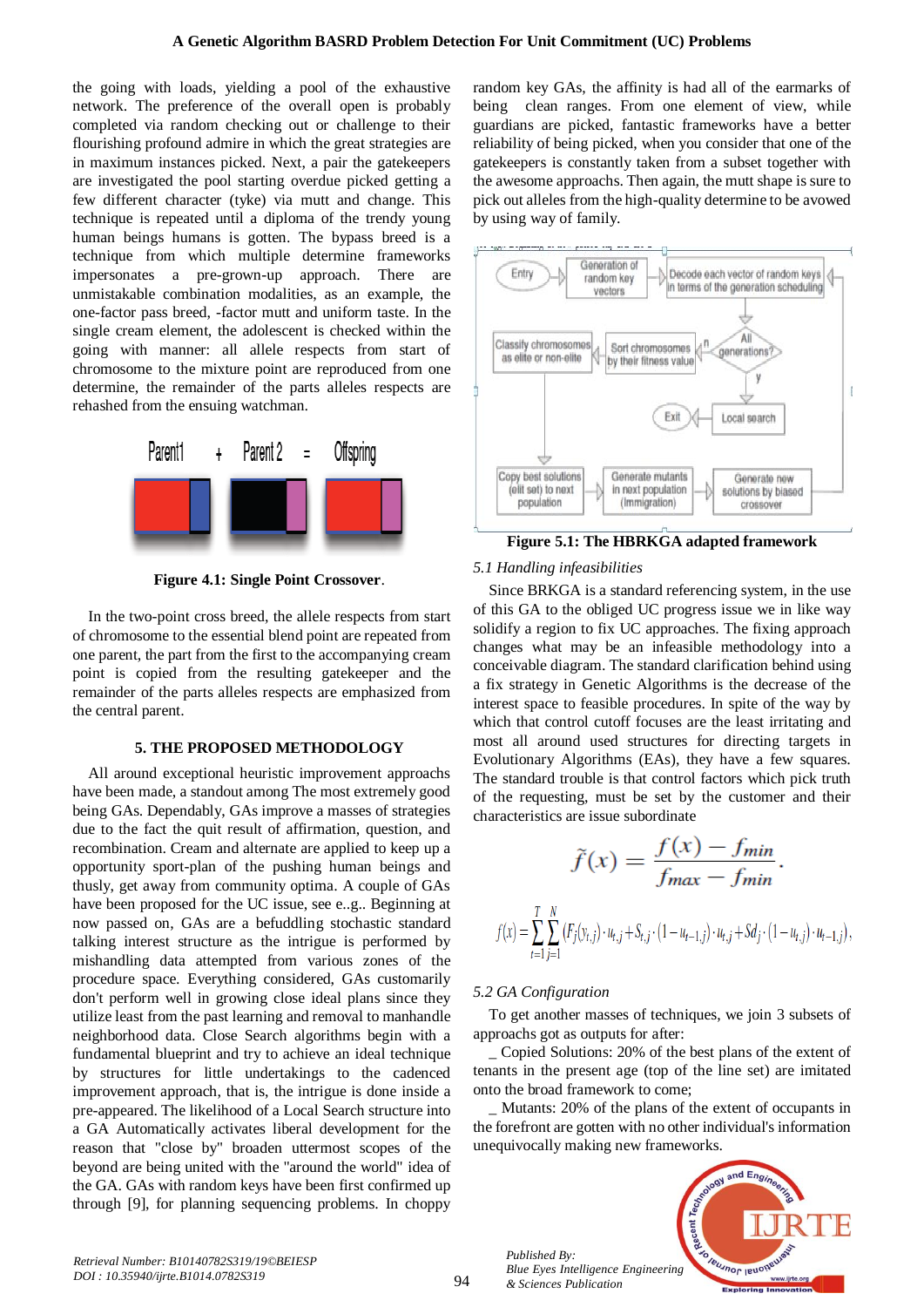\_ Offspring Solutions: 60% of the plans of the extent of occupants in the forefront are gotten by uneven age, which is cleaned by using both an uneven parent decision and an uneven mix probability.

# **6. NUMERICAL RESULTS**

# *6.1 Test system*

In order to show feasibility of GA for mindfulness UCP, it's far related to check approach of eight gadgets (n  $=$  eight) after a few period of eight hours (t= eight) [1].

| Hour(t)        |     | 02  | 03  | 04  | 0 <sup>5</sup> | 06  |     | 08  |
|----------------|-----|-----|-----|-----|----------------|-----|-----|-----|
| $PD_i(MW)$     | 400 | 470 | 520 | 510 | 360            | 240 | 240 | 450 |
| $PD_i+R_i(MW)$ | 450 | 530 | 600 | 540 | 400            | 280 | 290 | 500 |

| Table 1. Load demand and reserve requirement of test system |  |  |  |
|-------------------------------------------------------------|--|--|--|
|-------------------------------------------------------------|--|--|--|

| Unit n<br>$P_{\text{imax}}$ |     | $MUT_i$ | $MTD_i$ | IC   | AFLC  | <b>SDC</b> | SUC   |                |       |
|-----------------------------|-----|---------|---------|------|-------|------------|-------|----------------|-------|
|                             |     |         |         | MWh  |       |            | $U_1$ | D <sub>2</sub> |       |
|                             | 080 |         |         | $-1$ | 20.88 |            | 0350  | 158.00         | 0.400 |
|                             | 250 |         |         | $-2$ | 18.00 |            | 0400  | 162.62         | 0.900 |
|                             | 300 |         |         |      | 17.46 |            | 1100  | 421.18         | 0.480 |
|                             | 060 |         |         | $-4$ | 23.80 |            | 0.02  | 000.02         | 0.018 |

**Table 2. Generating unit characteristics of test system**

*6.2 Simulation results with GA base approach to test system* The errands are made the use of MATLAB programming

and GA parameters used are, Crossover chance: 0.Sixty 5,

Mutation opportunity: zero.01, Number of a long time: 50, Elitism: three

| Tubic of Result for test system with G11 bused upprouch |      |         |         |         |          |        |  |  |  |  |
|---------------------------------------------------------|------|---------|---------|---------|----------|--------|--|--|--|--|
| Hour j                                                  |      |         |         |         | $P_i MW$ | $OC_i$ |  |  |  |  |
|                                                         | 1= 1 | $i = 2$ | $i = 3$ | $i = 4$ |          |        |  |  |  |  |
| 01                                                      |      |         |         |         | 550      | 09966  |  |  |  |  |
| $02\,$                                                  |      |         |         |         | 550      | 09738  |  |  |  |  |
| 03                                                      |      |         |         |         | 610      | 11166  |  |  |  |  |
| 04                                                      |      |         |         |         | 610      | 11166  |  |  |  |  |
| 05                                                      |      |         |         |         | 440      | 08797  |  |  |  |  |
| 06                                                      |      |         |         |         | 330      | 06570  |  |  |  |  |
| 07                                                      |      |         |         |         | 330      | 06170  |  |  |  |  |
| 08                                                      |      |         |         |         | 550      | 10838  |  |  |  |  |
| Cumulative cost in Indian Rupees (INR), OC              |      |         |         |         |          |        |  |  |  |  |

**Table 3. Result for test system with GA based approach**



**Figure 6.1: Computational time requirements.**



*Published By:*

*& Sciences Publication*